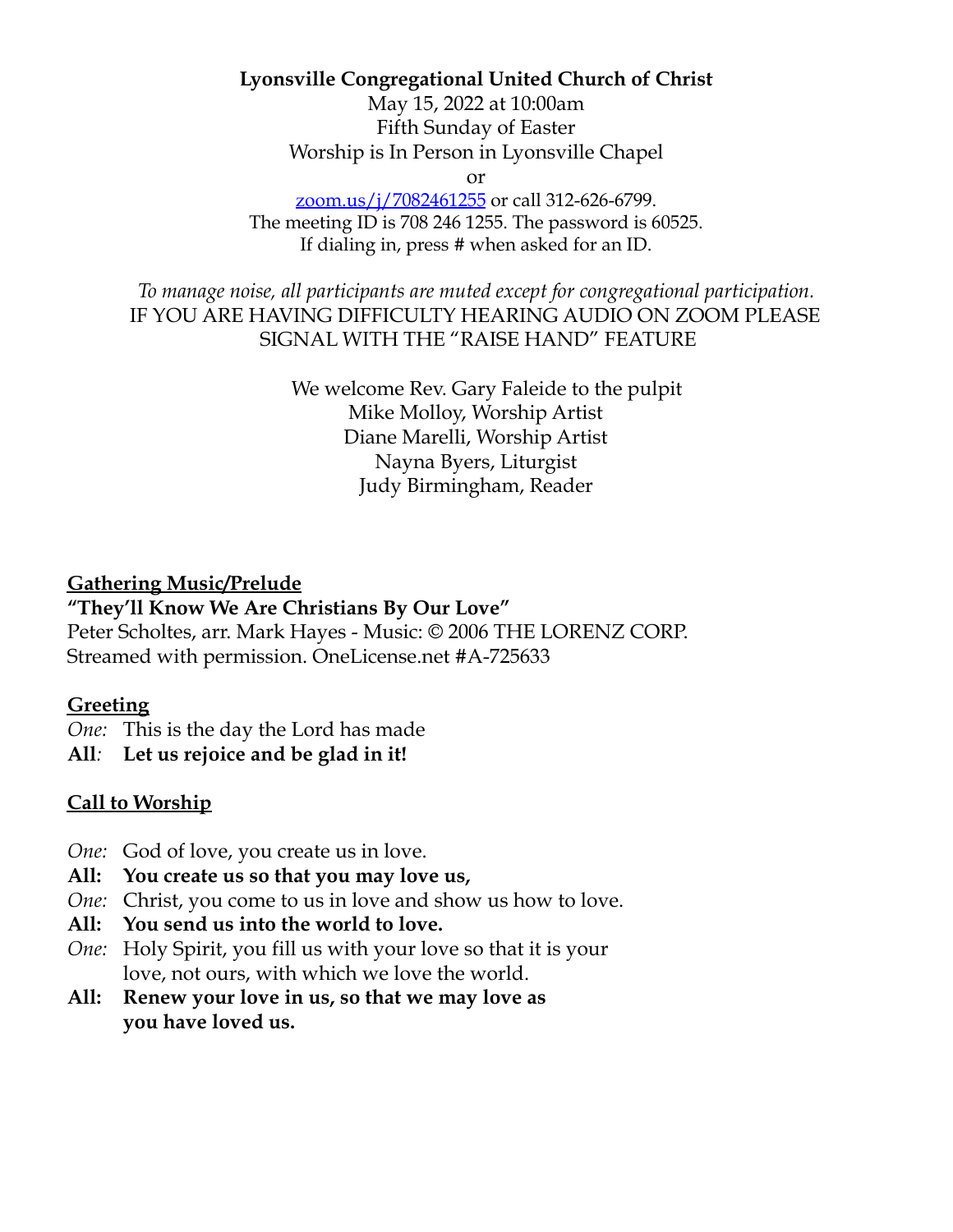# **Opening Song**

**"Today We Are Called To Be Disciples"** Glory to God Hymnal #757 Words & Music © 1989 H. Kenn Carmichael. Printed & Streamed with Permission. OneLicense.net #A-725633

Today we are called to be disciples of the Lord, to help to set the captive free, make plowshare out of sword, to feed the hungry, quench their thirst, make love and peace our fast, to serve the poor and homeless first, our ease and comfort last.

God made the world and at its birth ordained our human race to live as stewards of the earth, responding to God's grace. But we are vain and sadly proud; we sow not peace but strife. Our discord spreads a deadly cloud that threatens all of life.

Pray justice may come rolling down as in a mighty stream, with righteousness in field and town to cleanse us and redeem. For God is longing to restore an earth where conflicts cease, a world that was created for a harmony of peace.

May we in service to our God act out the living word, and walk the road the saints have trod till all have seen and heard. As stewards of the earth may we give thanks in one accord to God who calls us all to be disciples of the Lord.

## **Passing the Peace**

- *One*: The peace of Christ be with you.
- **All**: **And also with you.**
- *One:* Please rise and greet your neighbor in peace. (*Pause for greeting)*
- *One:* Let us take a moment of silence to invite God's peace to wash over us.

**Word for Children** Rev. Gary Faleide **"Do I Have To?"**

Acts 11:1-18, John 13:31-35

**Morning Prayer** Rev. Gary Faleide

**Scripture Reading Constanting Constanting Scripture** Reader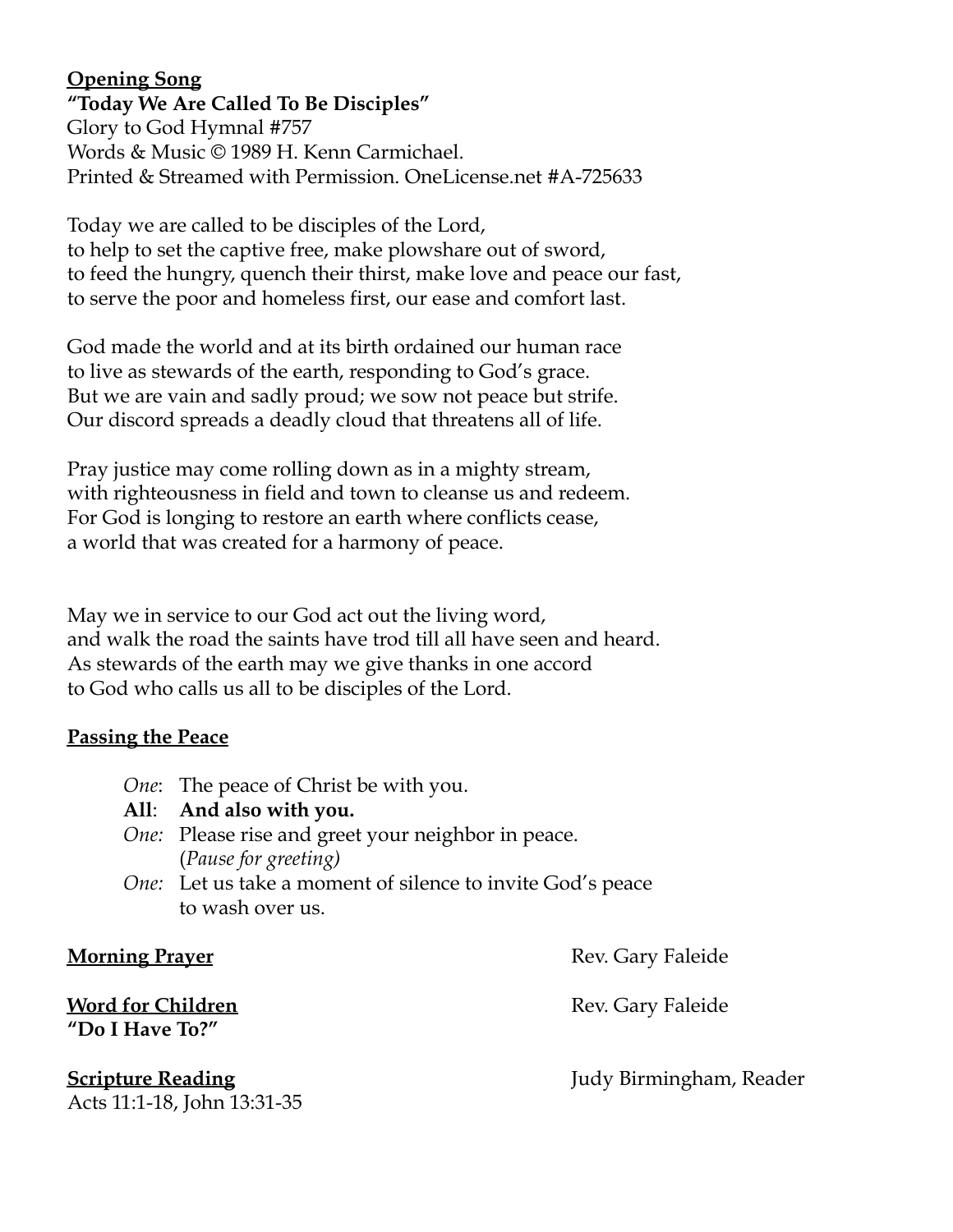# **The Word in Music**

**"God Is Love"** Chris Renzema, Seth Condrey, Christian Hale & Patrick Marberry Words & Music © Centricity Songs/Music at North Point. Printed and Streamed with Permission CCLI License #11438002

**Sermon** Rev. Gary Faleide

**"Again, The Fierceness of God's Love"**

# **Reflection Song**

**"We Plant A Grain Of Mustard Seed"**

New Century Hymnal (Words #540, Music #479) Verses 1, 2, 4, 6 Words © 1998 GIA Publications, Inc. Arrangement © 1934 Oxford University Press. Printed & Streamed with permission. OneLicense.net #A-725633

V1-We plant a grain of mustard seed, and in our faith we find the proof of God is love, indeed, which blossoms from its kind; the proof of God is love, indeed, which blossoms from its kind.

V2-Our actions, more than words, define how love's example feeds a greater love, for love divine bursts forth from smallest seeds; a greater love, for love divine bursts forth from smallest seeds.

V4-Make love our purpose, love our aim, for love endures all things, and choosing love our lives will claim the peace forgiveness brings; and choosing love our lives will claim the peace forgiveness brings.

V6-Our lives will be ful-filled and blessed if through the seeds we've sown and by the love that we profess the love of Christ is known; and by the love that we profess the love of Christ is known.

# **Prayers of the Church**

**The Lord's Prayer**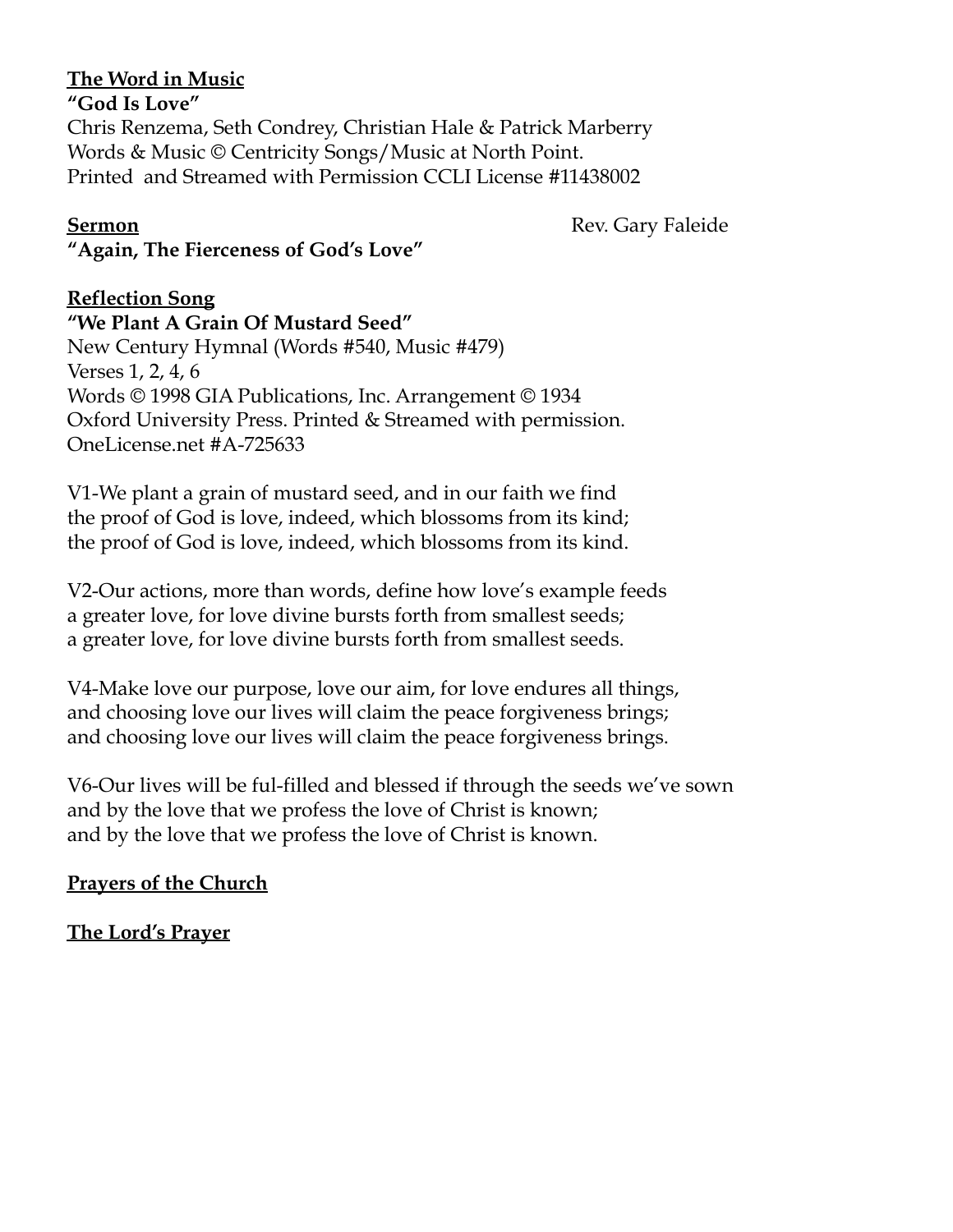### **Offering our Gifts and Prayers**

#### **Invitation**

**Online Giving: lyonsvillechurch.org/donate** OR via the "Realm Connect" app **Mail Giving:** Mail contributions to: 6871 Joliet Road, Indian Head Park IL 60525.

## **Music at the Offertory**

**"Spirit of the Living God"** Daniel Iverson, arr. Stephen Nielson, Music © 1989 Lindsborg Press. Copyright Streamed with permission. OneLicense.net #A725633

# **Doxology**

# **Prayer of Thanks**

## **Announcements**

### **Closing Song "Blest Be the Tie That Binds"** Glory to God Hymnal #306 Public Domain

Blest be the tie that binds our hearts in Christian love. The fellowship of kindred minds is like to that above.

Before our Father's throne we pour our ardent prayers. Our fears, our hopes, our aims are one, our comforts and our cares.

We share our mutual woes; our mutual burdens bear. And often for each other flows the sympathizing tear.

When we are called to part, it gives us inward pain; but we shall still be joined in heart, and hope to meet again.

From sorrow, toil, and pain, and sin we shall be free; and perfect love and friendship reign through all eternity.